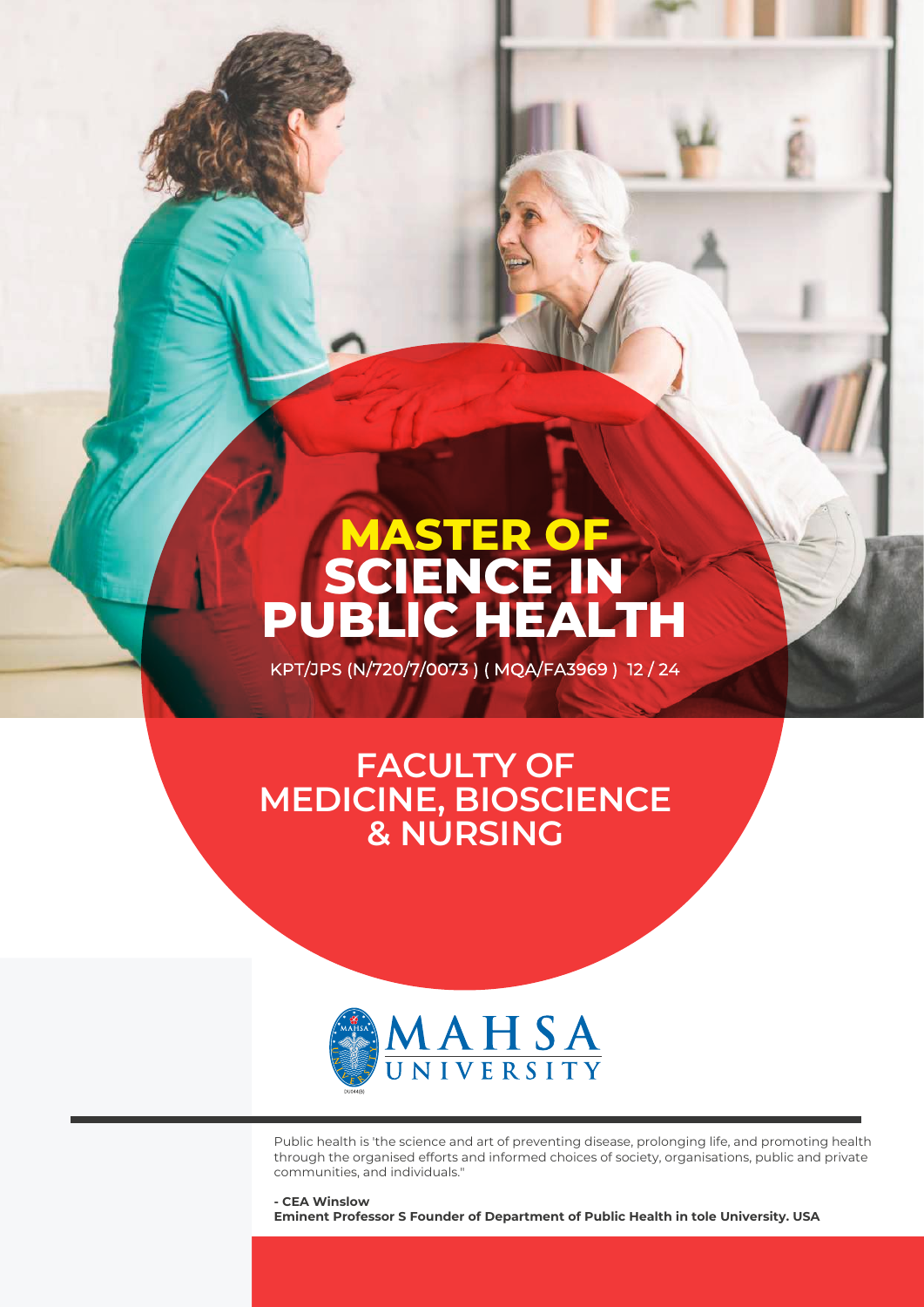

Public health is an interdisciplinary field that seeks to prevent injury, illness and premature death, promote health and wellness, and prolong life. Candidates will understand and apply public health theory and research methods to improve the overall health of the community and population. At MAHSA, our mission is to prepare candidates to become dedicated, competent, and ethical public health researchers, practitioners, and policymakers.

This programme prepares candidates for careers in public health practice and research in community, government, and private-sector settings. Candidates develop highly marketable skills in core public health functions such as assessment and research, programme planning, evaluation, and policy development that translate well into a variety of fields and positions. Graduates have the potential to be employed by hospitals, regional health authorities and research institutions, among others. Graduates are equipped with the knowledge and skills to evaluate public health programmes and policies to increase their impact on communities.

## **STRUCTURE PROGRAMME**



- Essential Public Health Concepts
- Epidemiology & Biostatistics
- Population Health
- Reserch Methodology
- Occupational & Environmental Health
- Health Systems Management
- Essential Issues in Health Policy
- Health Economics & Financing
- Research Projects
- Epidemiology of Communicable Diseases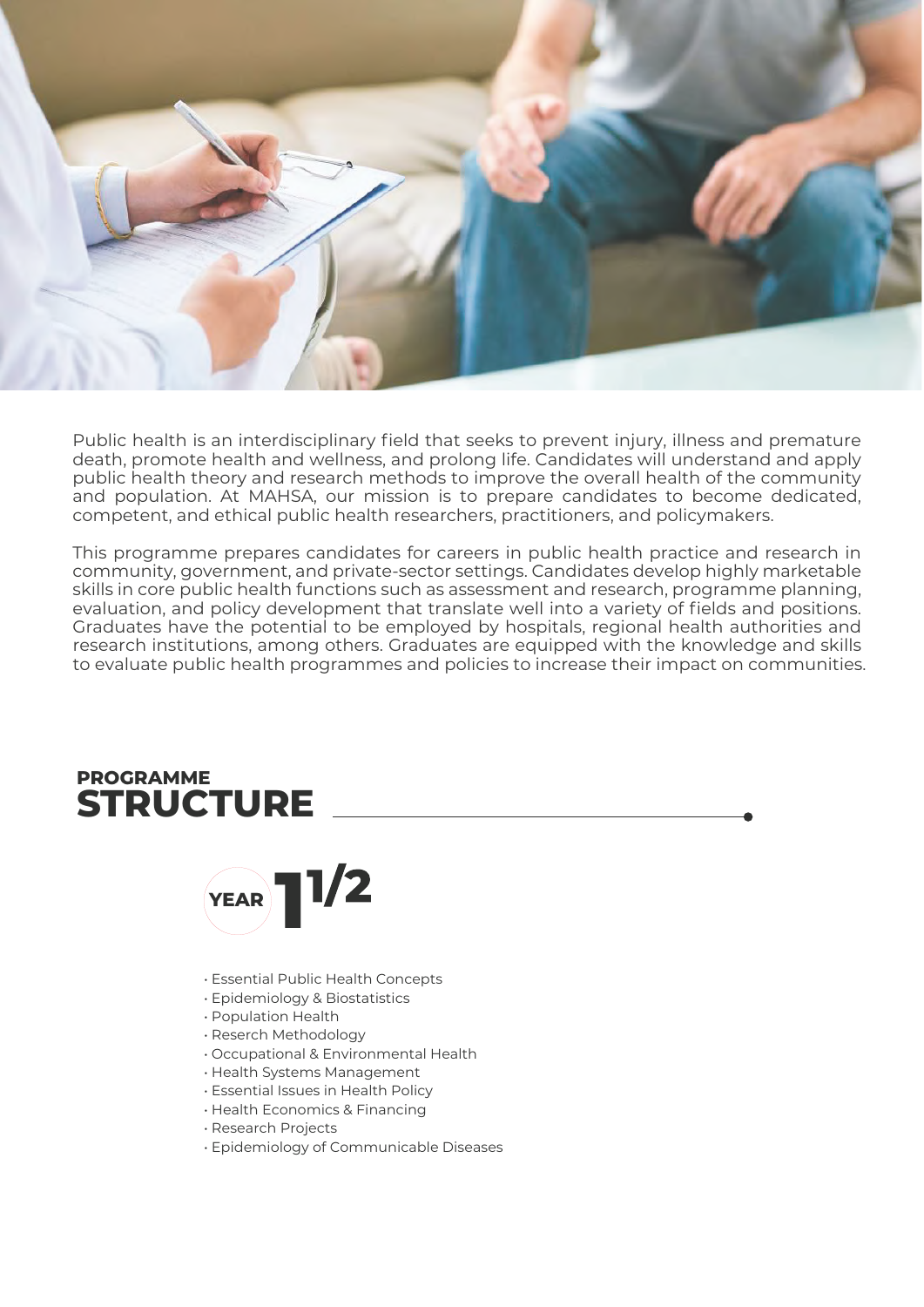



Community-Based Projects



Problem-Based Learning



Online Learning **Systems** 



Experienced Academic Staff



Fully Equipped Laboratories

## **PROGRESSION PATHWAY**





**SCIENCE IN PUBLIC HEALTH** UNIVERSITY/

ACADEMIA

PUBLIC HEALTH ENTERPRISES

HEALTH **SETTINGS** 

DOCTORAL DEGREE

NON-GOVERNMENTAL HEALTH ORGANISATIONS



Medical & Health Services Manager **Health Educator** Community Health Director **Public Health Management Analyst** Director of Programmes & Services **Health Communications Specialist** Research Scientist **Environmental Health Intelligence Analyst English Explorational Explorational English TOEFL**<br> **TOEFL** Epidemiologist **TOEFL** 

. . . .

## **REQUIREMENTS ENTRY**

#### **Academic Qualifications**

Bachelor's Degree

**English Proficiency** (for foreign students)

### **Requirements**

Pass with a minimum CGPA of 2.50; or

RAF

Pass with a CGPA of below 2.50 can be accepted, subject to a minimum of 5 years working experiences in relevant field

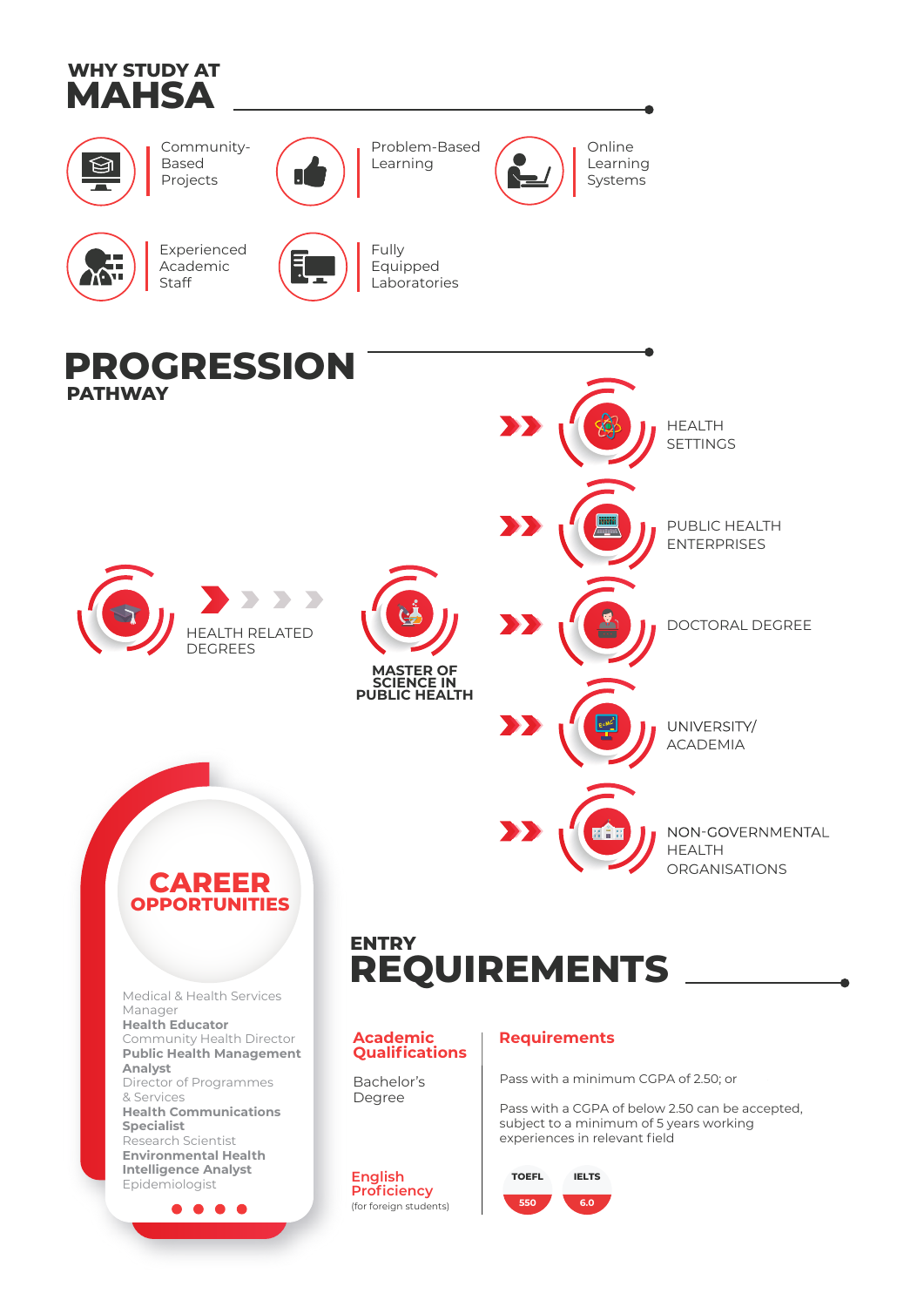# **MAHSA360**

At MAHSA University, we provide our students with the opportunity to develop quality skills and understanding that go beyond their field of study which will prepare them for their next leap upon graduation.

MAHSA 360 is our specially designed ecosystem that works to ensure every student is nurtured and supported throughout their student journey.



## **MAHSA'S PASSPORT TO SUCCESS**



Professional Industry-Driven Education (P.R.I.D.E) is MAHSA University's specially designed education pathway that give students the best of both academic and professional certifications. Students have the opportunity to gain professional skills through various programmes from MAHSA's collaborations with internationally recognised professional bodies. P.R.I.D.E increases the employability rate of our fresh graduates and puts them on par with the rest in the professional world.

> **Professional Courses**

**Masterclass**

**Mobility Programme**

### **MASTERCLASS**

Students of this programme are eligible to gain add-on certification in Masterclasses. There are more than fifty Masterclasses to choose from, and all are designed to further enhance the student's employability, in line with the Industrial Revolution 4.0.

#### **PROFESSIONAL COURSES**

Through MAHSA's collaboration with internationally recognised professional bodies, students will earn certifications that will enhance their professional skills and increases their employability rate.



This is a unique opportunity for students to study abroad for up to one year. This programme lets students experience different cultures and

practices from around the world. Ask us about our university partners in over fifty different countries.